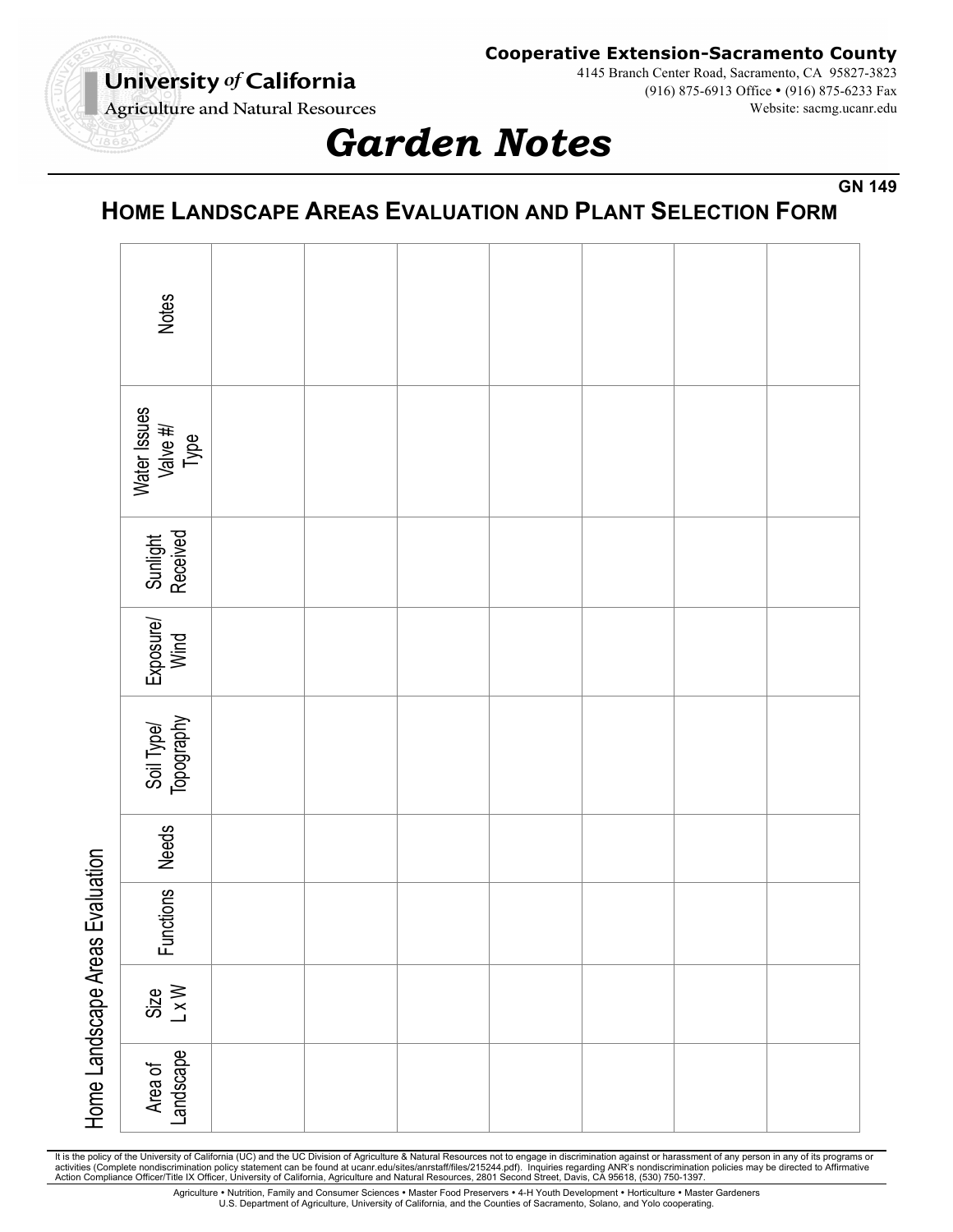| Š                         |
|---------------------------|
| $\check{\mathbf{c}}$<br>ı |
| ť                         |
|                           |
|                           |
|                           |

| Selected Plant Features |                                                      |                                                  |                      |                                                                                                                          |       |              |               |               |
|-------------------------|------------------------------------------------------|--------------------------------------------------|----------------------|--------------------------------------------------------------------------------------------------------------------------|-------|--------------|---------------|---------------|
| Botanical Name          | Common<br>Name                                       | CN SN                                            | Plant Type/<br>Value | Purpose                                                                                                                  | H x W | Need<br>Soil | Light<br>Need | Water<br>Need |
|                         |                                                      |                                                  |                      |                                                                                                                          |       |              |               |               |
|                         |                                                      |                                                  |                      |                                                                                                                          |       |              |               |               |
|                         |                                                      |                                                  |                      |                                                                                                                          |       |              |               |               |
|                         |                                                      |                                                  |                      |                                                                                                                          |       |              |               |               |
|                         |                                                      |                                                  |                      |                                                                                                                          |       |              |               |               |
|                         |                                                      |                                                  |                      |                                                                                                                          |       |              |               |               |
|                         | Selected Plant Features Legend                       |                                                  |                      |                                                                                                                          |       |              |               |               |
|                         | CN: California native or developed from CN           |                                                  | Light Need:          | FS-Full Sun<br>PS-Part Shade<br>Sh-Shade                                                                                 |       |              |               |               |
| SN: Sunset zone #       |                                                      |                                                  |                      |                                                                                                                          |       |              |               |               |
| Plant Form:             | G- Grass<br>GC- Ground Cover<br>V- Vine<br>A- Annual | Ss-Sub-shrub<br>S-Shrub<br>T-Tree<br>P-Perennial | Water Need:          | Low- Infrequent deep, once established<br>Regular- Wrung-out sponge<br>Moderate<br>Ample<br>WP- Tolerates standing water |       |              |               |               |
| Plant Type:             | Dec-Deciduous                                        | Evr-Evergreen                                    |                      |                                                                                                                          |       |              |               |               |

| てくくく<br>١ |
|-----------|
|           |
|           |
|           |
|           |
| くくこもく     |
|           |
|           |
|           |
|           |
|           |
|           |
|           |
|           |
|           |
| ׆<br>?    |
|           |
|           |
|           |
|           |
|           |
| ļ         |
|           |
|           |
|           |
|           |

|                      | NJ IIDI DINANDAD D DATUI BIIDIIDIU   |                                     | DINET TIME  | ro- rui oui<br>PS- Part Shade                                        |
|----------------------|--------------------------------------|-------------------------------------|-------------|----------------------------------------------------------------------|
| : Sunset zone #      |                                      |                                     |             | Sh-Shade                                                             |
| nt Form:             | GC-Ground Cover<br>G-Grass<br>V-Vine | Ss-Sub-shrub<br>S-Shrub<br>- Tree   | Water Need: | Low-Infrequent deep, once e<br>Regular- Wrung-out sponge<br>Moderate |
| nt Tyne <sup>.</sup> | Dec-Deciduous<br>A-Annual            | Fyr-Fvergreen<br><b>P-Perennial</b> |             | WP- Tolerates standing water<br>Ample                                |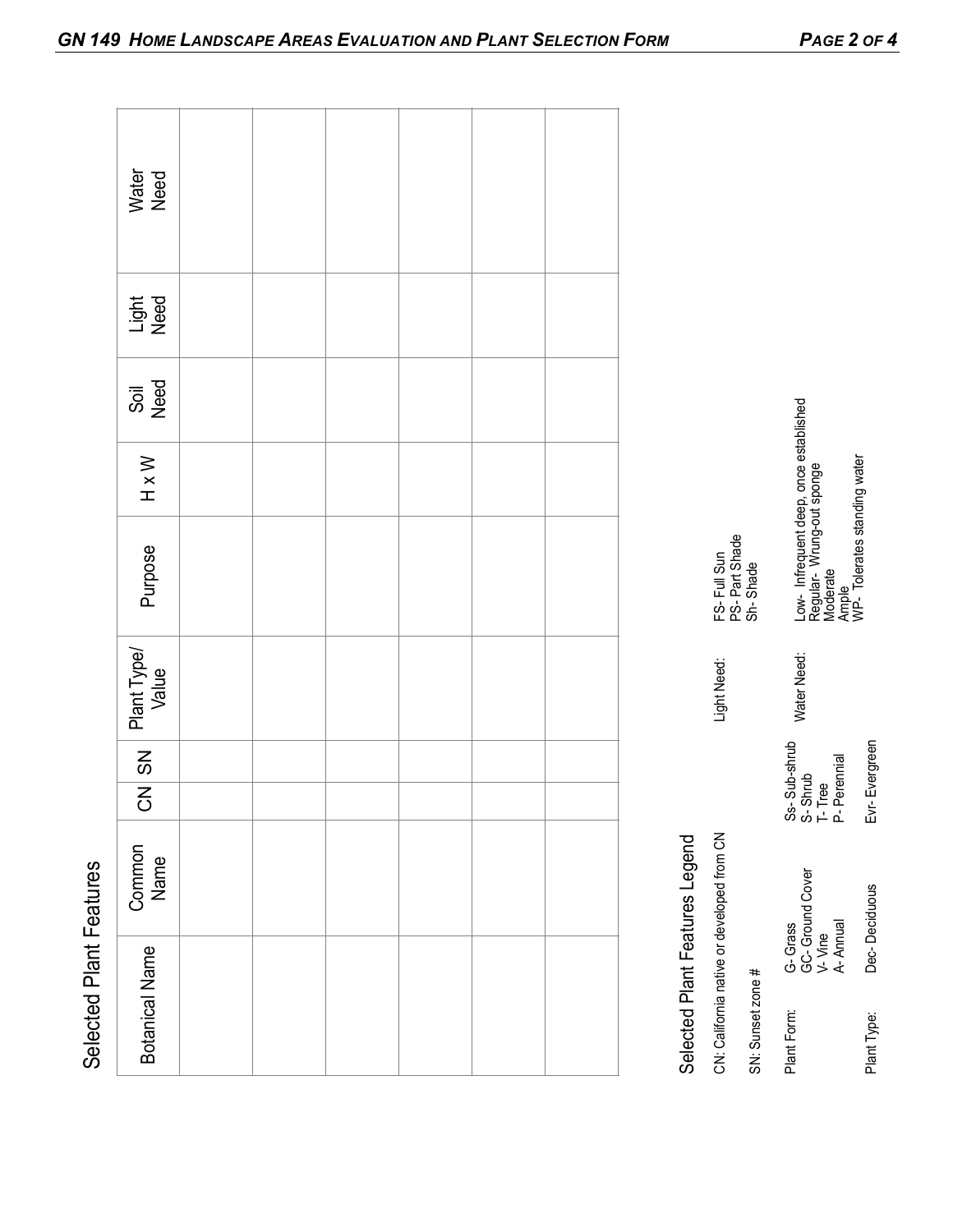| <b>Notes</b>                     | Use low vol conversion kit<br>Avoid H20 on house                                           |  |  |  |
|----------------------------------|--------------------------------------------------------------------------------------------|--|--|--|
| Water Issues<br>Valve #/<br>Type | Valve #1<br>Reg spray head sprays<br>house<br>Dry: house rain<br>Shadow                    |  |  |  |
| Sunlight<br>Received             | Deep shade                                                                                 |  |  |  |
| Exposure/<br>Wind                |                                                                                            |  |  |  |
| Topography<br>Soil Type/         | Sandy clay loam, <b>North of 3-story</b><br>compacted, full of roots   house North<br>Flat |  |  |  |
| <b>Needs</b>                     | interest,<br>fragrance,<br>color<br>Hide find,                                             |  |  |  |
| <b>Functions</b>                 | Entry walk                                                                                 |  |  |  |
| Size<br>L x W                    |                                                                                            |  |  |  |
| Area of<br>Landscape             | Front foundation 20'x2'<br>bed                                                             |  |  |  |

Home Landscape Areas Evaluation Home Landscape Areas Evaluation